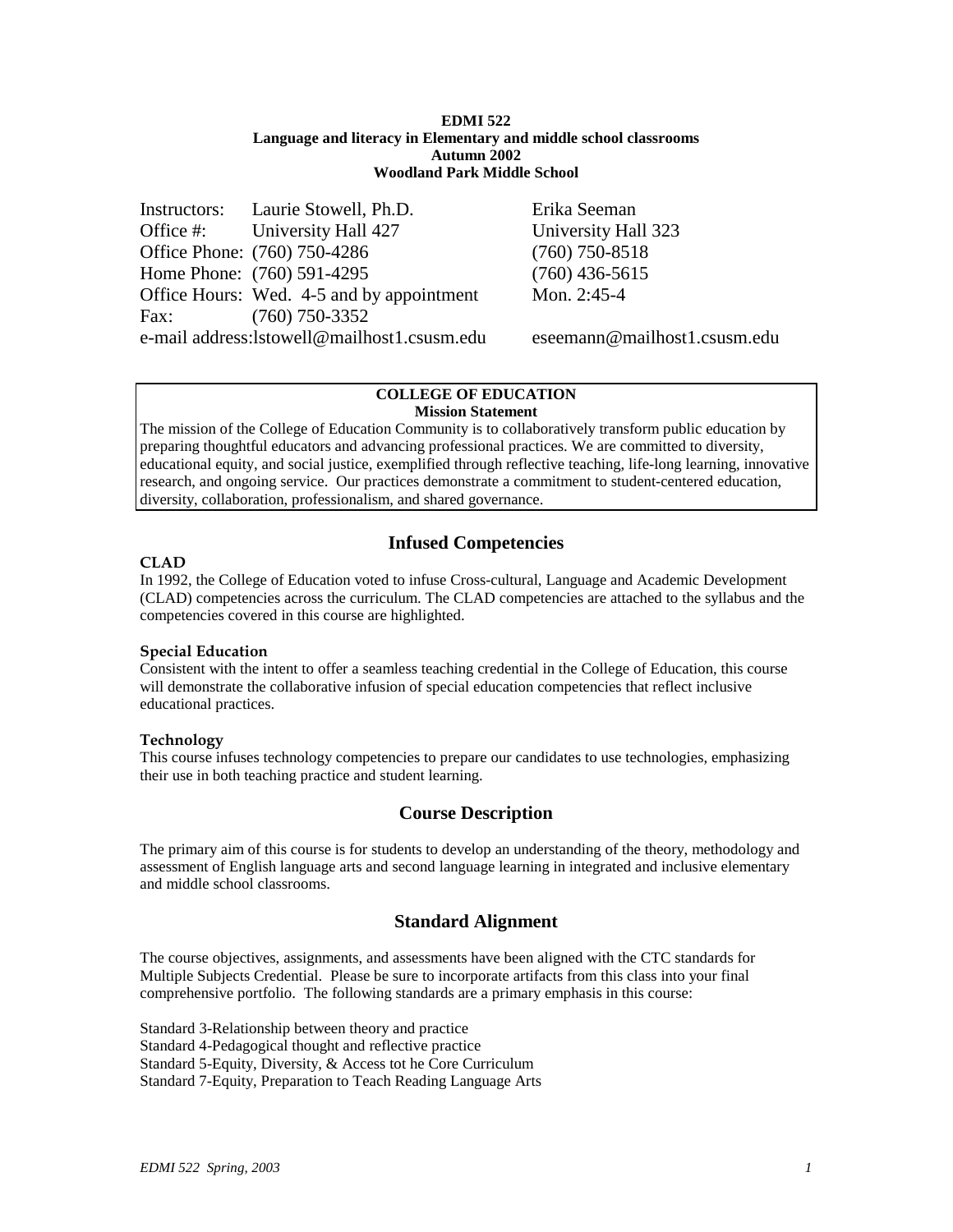# **Teacher Performance Expectation (TPE) Competencies**

This course is designed to help teachers seeking the Multiple Subjects Credential to develop the skills, knowledge, and attitudes necessary to assist schools and district in implementing an effective programs for all students. The successful candidate will be able to merge theory and practice in order to realize a comprehensive and extensive educational program for all students. The following TPE's are addressed in this course:

| <b>Primary Emphasis</b>                                                      | <b>Secondary Emphasis</b>                                  |
|------------------------------------------------------------------------------|------------------------------------------------------------|
| TPE 1a-Subject Specific Pedagogical Skills TPE 2-Monitoring Student Learning |                                                            |
| TPE 5-Student Engagement                                                     | TPE 3-Interpretation and Use of Assessments                |
| TPE 7-Teaching English Learners                                              | TPE 4-Making Content Accessible                            |
| TPE 8-Learning About Students                                                | TPE 6-Developmentally Appropriate Teaching Practices       |
| TPE 9-Instructional Planning                                                 | TPE 6a-Developmentally Appropriate Practices in Grades K-3 |
| TPE 10-Instructional Time                                                    | TPE 6b-Developmentally Appropriate Practices in Grades 4-8 |
| TPE 11-Social Environment                                                    | TPE 6d-Developmentally Appropriate Practice in Special     |
|                                                                              | Education                                                  |
| TPE 13-Professional Growth                                                   | TPE 14-Educational Technology                              |
|                                                                              | TPE 15-Social Justice and Equity                           |

# **Objectives**

## **KNOWLEDGE**

Students will:

- gain an understanding of how a first and second language is acquired.
- gain an understanding of the reading process and its relationship to thought, language and learning.
- gain an understanding of how people learn to read and write in their first and second language
- become familiar with current approaches to the teaching of reading and writing and the theoretical bases of such approaches.
- become familiar with current approaches to the teaching of reading and writing in culturally and linguistically diverse elementary school classrooms
- become familiar with classroom diagnostic techniques and evaluation procedures.
- become familiar with current approaches to the teaching of reading and writing to children with special learning needs

## **SKILLS**

Students will:

- become sensitive observers of children's language using behaviors.
- analyze children's reading and writing behavior as a basis for making instructional decisions
- translate the results of formal and informal assessment of children's reading and writing behaviors into instructional plans
- develop the ability to select appropriate materials and instructional strategies to meet the individual needs of students
- learn how to organize the classroom for teaching reading and writing to culturally and linguistically diverse populations.

## **ATTITUDES AND VALUES**

Students will:

- develop an appreciation for the natural language abilities children possess for processing and producing print
- develop an appreciation for the need and value of integrating reading and writing into all areas of the curriculum
- affirm the importance of a rich environment for developing an effective language arts program.
- develop a sensitivity to and appreciation for culturally and linguistically diverse learners.
- develop a sensitivity to and appreciation for children with special learning needs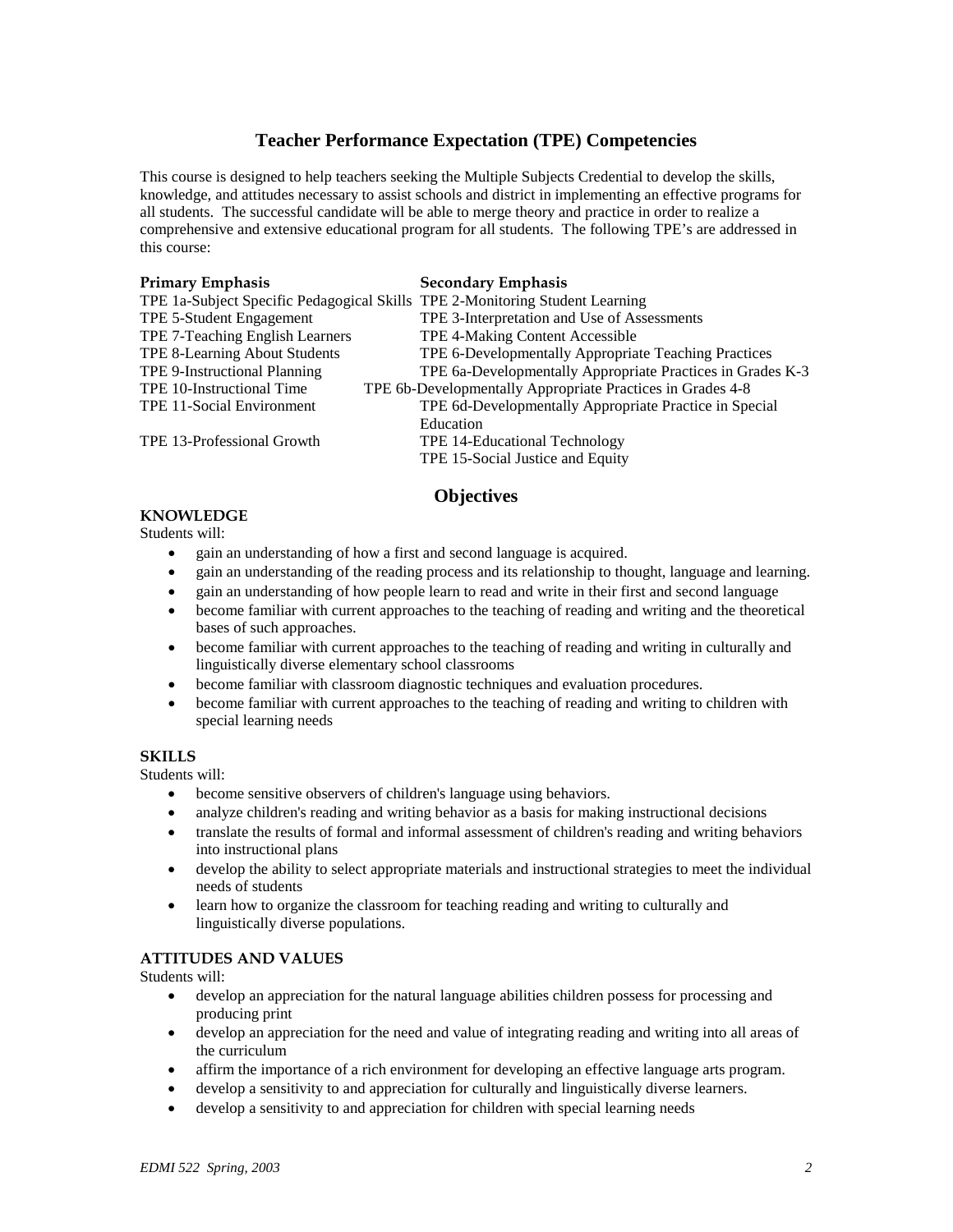- develop an appreciation for the importance of reading and writing for their own personal and professional growth
- develop a respect for each student, his/her abilities and background and the student's right to instruction that meets his or her individual needs.

### **REQUIRED TEXTS:**

- Atwell, N. (1998) (2nd edition) In the Middle. Portsmouth:Heinemann.
- Beers, K. & B. Samuels. (1998) Into Focus: Understanding and creating middle school readers*.* Mass.: Christopher Gordon.
- CA Dept. of Ed. Reading/Language Arts Framework.
- California Department of Education (2000). Strategic eaching and learning: Standards based instruction to promote content literacy in grades 4-12. Sacramento: CDE.
- Cunningham, P and Allington, R. (1999) (2nd ed.)Classrooms that wor*k.* NewYork: Longman.
- Johns, J. (8<sup>th</sup> ed.) (1997) Basic Reading inventory. Iowa: Kendall Hunt.
	- Routman, R. (2000) Conversations

Gantos, J. (2002) Hole in my life \_\_\_\_\_\_\_\_\_(1998) Joey Pigsa swallowed a key

HIGHLY RECOMMENDED, especially for language arts teachers (but optional):. Fletcher, R. & Portalupi, J. (1998) Craft Lessons: Teaching writing K-8 Stenhouse Fletcher, R. & Portalupi, J (2001) Nonfiction craft lessons Teaching writing K-8 Stenhouse

**Choose ONE:**  Hesse, K. Letters from Rifka Witness Jimenez, F. The circuit Lord, B. In the year of the boar and Jackie Robinson Yep, L. Dragonwings

### **Assignments**

**Reading reflections (30pts.)**: It is expected that everyone will understand all the readings and will come to class prepared to discuss them. Write at least 3 comments or questions from the readings for that session. **Do not summarize**. Please give thoughtful reactions, responses, and reflections. If the readings are from more than one book, try to comment on more than one book. We will use these as the basis of our discussion at the beginning of some classes. I will collect them at the beginning of each session and they should show that you have done the reading. You do not have to write comment cards for the young adolescent literature. If a reading is repeated, do not comment on it again. **You have 3 free passes!**

#### **Writing Strategy Lesson Plan (10 points) (Critical Assessment Task)**

You will write and present a writing strategy lesson plan for a small group or whole class activity that takes into account the needs for your students. They can be mini-lessons, direct instruction, inquiry, or any format you choose. This is also an opportunity to try a writing-in-the-content-areas lesson. Make your lesson active, interesting, fun and meaningful. See the Craft lesson book, Atwell chapter 6, p. 148 and the standards for ideas. Examples of possible strategies include:

How to begin a piece of writing Writing an engaging opening Narrowing or expanding topics Use a piece of literature as a model for writing Writing paragraphs Developing characters Organizational structure for a particular kind of writing (compare/contrast, persuasion, etc.) Monitor your writing to see if it makes sense Edit your writing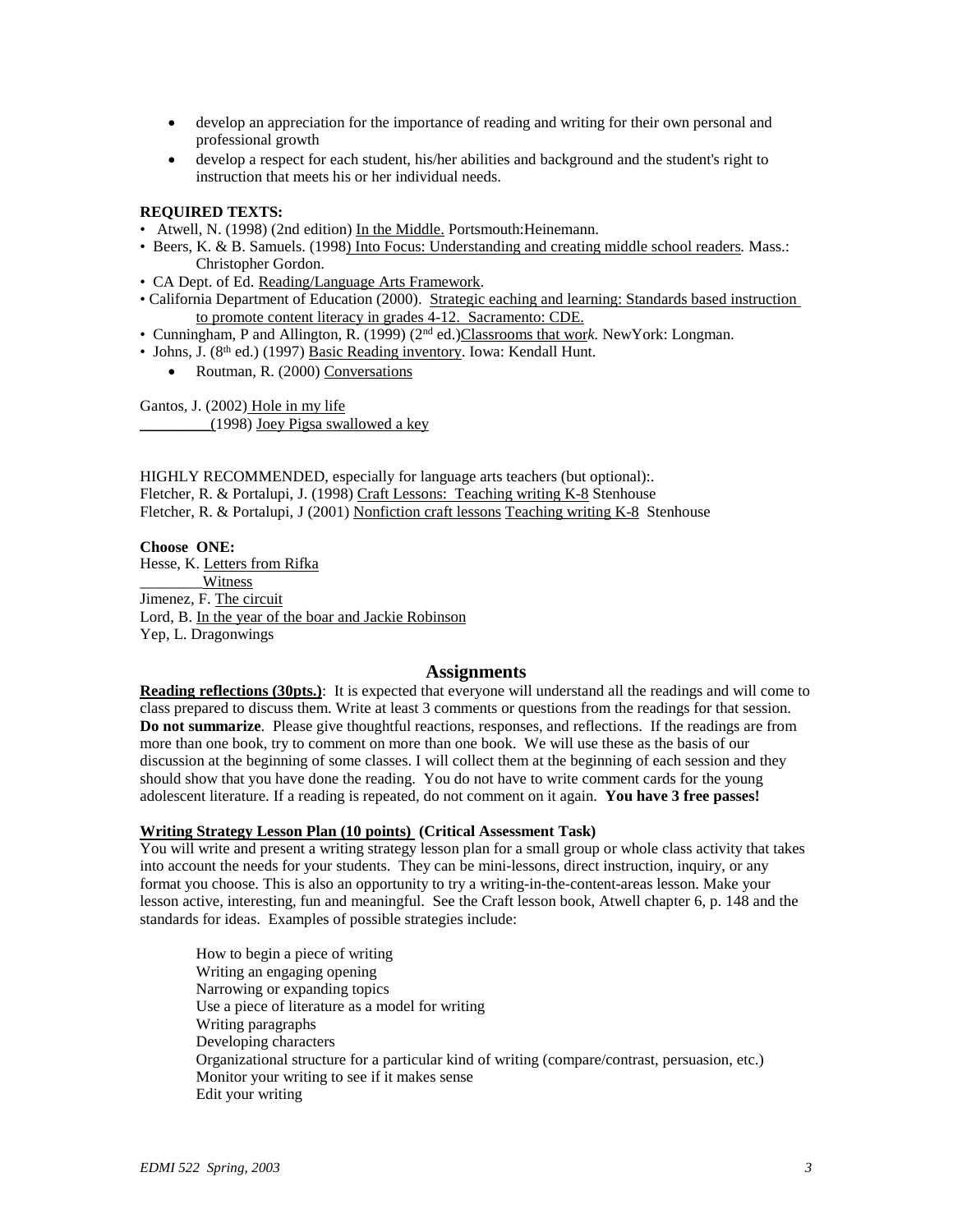Use commas Make transitions between paragraphs Use graphic organizers to write Using active verbs Peer response

*Keep in mind when writing your lesson*: What is the purpose of your lesson? How does it relate to real writing? What are your learning goals? How are they aligned with the CA Reading/Language Arts standards (check the Reading/Language Arts framework for CA public schools)? How will you present the lesson (instructional strategies, resource materials, time frame)? How will you group students for the lesson? How will you assess your students? What accommodations will you provide for students who need additional help?

*Important*: Your lesson must address the needs of mainstream students, as well as make provisions for second language learners, students presenting difficulty, and accelerated students. How are you going to work with students who are having difficulty? How will you scaffold second language learners' learning during the lesson? How will your lesson provide enrichment for accelerated students? Will you meet with students individually or in a small group while other students work independently? Bring enough copies for the cohort on the day you demonstrate your lesson**.**

### **Reflect upon your own writing process (10 points)**

You will take a topic (we will explore some topics in class) and develop it as a piece of writing You will bring a draft to class on February 11 and we will have conferences with each other about them. Then you will finish the piece on your own. After you have finished the piece you will reflect upon and write about your own writing process. How did you get started? What was it like writing the first draft? What was difficult for you? What was easy? What kinds of decisions did you have to make in the writing? Did you consider an audience when you were writing? Who was your audience? Especially respond to: What did you learn about fostering student's writing through this experience? DO NOT BEGIN THIS ASSIGNMENT UNTIL IT IS DISCUSSED IN CLASS! The final draft and reflection are **due February 25.**

## **Case Study (Critical Assessment Task – CATs) (50 points)**

Choose a student at your school site who struggles with reading and writing (the teachers will help identify students). Choose a student who is reading at least at a first grade level. Identify a student as quickly as possible after starting your observation. Ask your master teacher for a good candidate. Prepare a reading and writing case study on this student:

Important: Take notes as you work with your student. Include your anecdotal notes in the final appendix. (for example, your student's behavior during the activity, reactions to the activity, comments, etc.) in your analysis of the student and in your design of an appropriate instructional plan. Record all the student's oral responses on tape. Don't try to assess the child in only one day. If you think the child is getting tired, stop the assessment for the day and pick up another day. An important part of the assessment is developing a rapport with the child in which s/he is comfortable to fully participate.

Assessment Procedures with Grades 2-8:

- 1. Overview: age, grade level, interests, ethnic and linguistic background, etc. Select 3 students, however, you are only going to be working with one student. The other two will be backups- just in case students move or change schools.
- 2. Reading interview: Use an attitude survey. Surveys are included with this assignment. Summarize the interview and include the original responses in an appendix.
- 3. Reading assessment: Summarize the information gained from a Informal Reading Inventory and include the original data in an appendix. Insert the following chart at the appropriate place:

Independent Instructional Frustration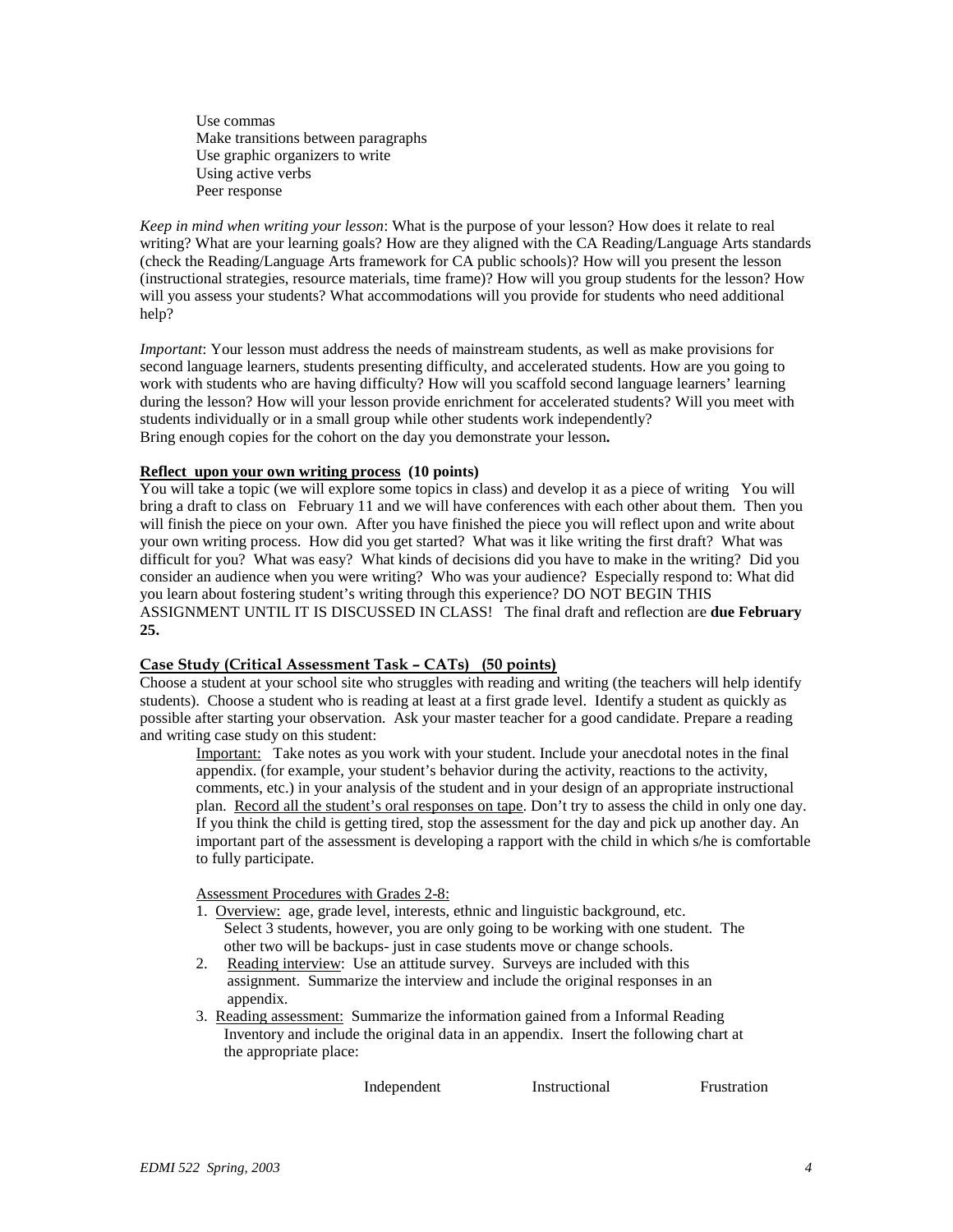Grade level Grade level Grade level

Word list. Use the graded word lists to ascertain the level at which you will have your student begin to read the reading passage. Start at 2 to 3 grade levels below your student's grade level placement.

Miscue Analysis. Use an expository and narrative text. Record the student reading to be able to conduct the analysis.

Recording and Analysis. Listen to the tape. Record the miscues on a piece of paper containing a duplication of the reading selection. Use the *Johns* to record and analyze the miscues. Analyze the miscues made by your student using what you know about this student. What cues did your student use to make meaning? What are the strengths of your student? Use the analysis sheets in the John's and transfer that information to the assessment grid provided to record data about your student. Write your analysis in a clear manner. As you write your analysis, consider your original reading interview and consider how the answers given by the student during the interview connect to the miscues. Also consider the quality of the retelling and how you think that is related to the miscues.

Retelling. Before your student reads the expository or narrative text, be sure to tell him/her that you will be asking him/her to retell the story. Ask the comprehension questions as listed in the John's IRI. Also use the criteria provided in the John's to analyze the student's retelling.

- 5. Writing assessment: Use a Writing Survey about attitudes toward writing. Summarize the writing interview. Obtain a writing sample from the student. Have him or her write about a favorite toy, book, food, sport or anything that is personal to this child or use a piece of writing that the teacher has on file. Personal writing encourages more writing. Students can draw if they want to. You will want to see what stage of writing the child is in as well as the child's ability to manipulate this abstract type of language. Summarize the student's strengths and areas of improvement in writing.
- 6. Recommendations: based on the information you have gathered about the student, discuss his or her strengths (very important - what can he or she do) and weaknesses: what does this student need to work on. Make specific instructional recommendations for how a teacher could work with this student in the future. You might also make recommendations for the student and parents: what can the student do on his or her own that is not dependent on the teacher.
- 7. Instructional Plan: Design an instructional plan for your student. You are the teacher. Knowing what you know about your student as a result of assessment, what areas would an appropriate instructional plan focus on? Why? Refer to the standards in the reading/language Arts Framework for CA Public Schools for your child's grade level to guide you as you design the intervention plan.
- 8. Reflection: Based on your classroom observations of reading and writing as well as on what you learned in the assessment process and intervention process, what would you do differently or try differently? What other scaffolds or strategies would you use? How would you use them? What other interventions would you try? What would your next steps in assessment be?
- 9. Appendix: Include the reading and writing interviews, the John's forms, writing samples, and writing rubric.

Bring the data that you have to class February 25 and we will troubleshoot, and help you analyze. Final **Case study due March 17.**

## **COE Attendance Policy**

Due to the dynamic and interactive nature of courses in the College of Education, all students are expected to attend all classes and participate actively. At a minimum, students must attend more than 80% of class time, or s/he may not receive a passing grade for the course at the discretion of the instructor. Individual instructors may adopt more stringent attendance requirements. Should the student have extenuating circumstances, s/he should contact the instructor as soon as possible.